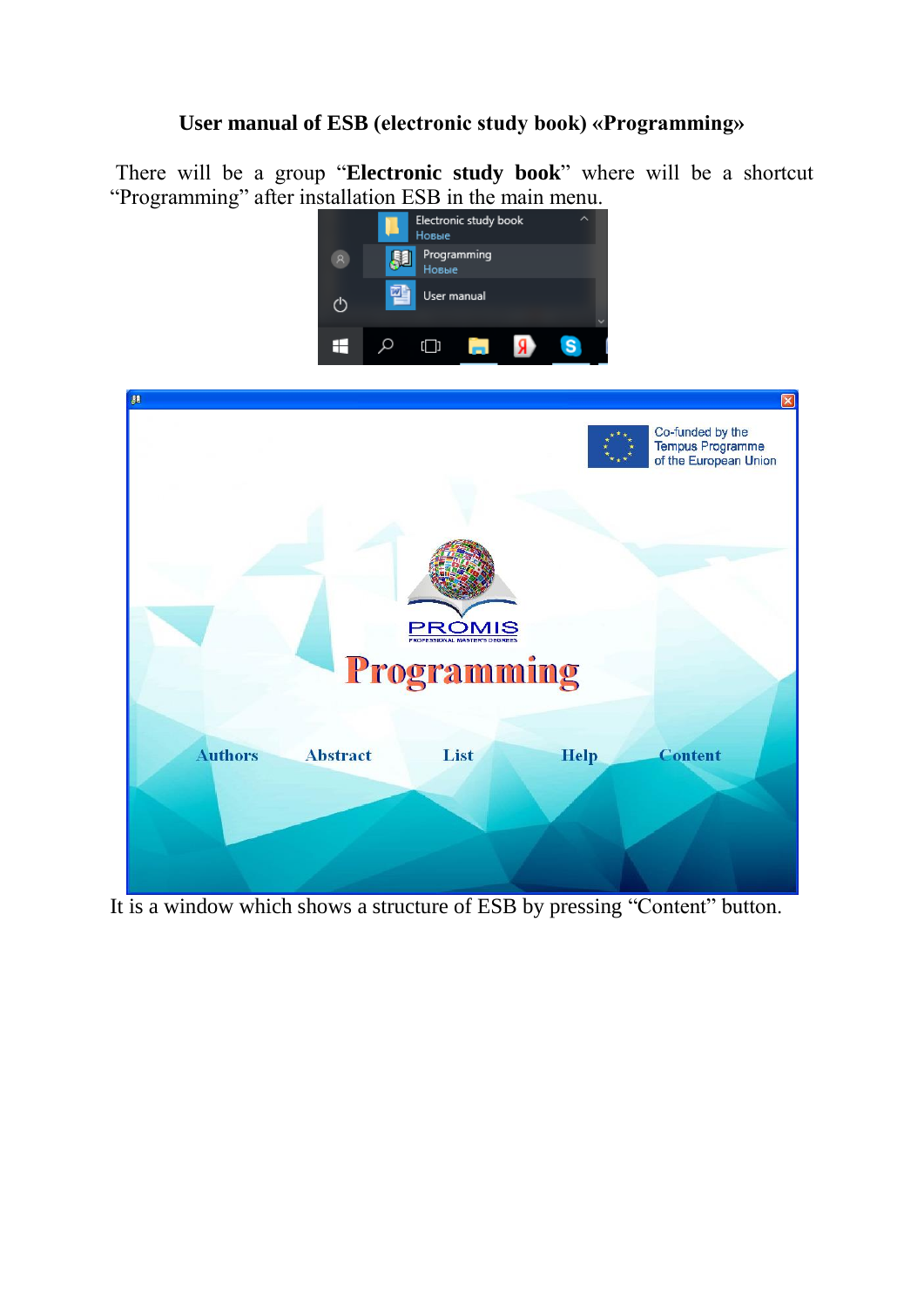

The trainee can choose an operating mode by pressing «Content» button.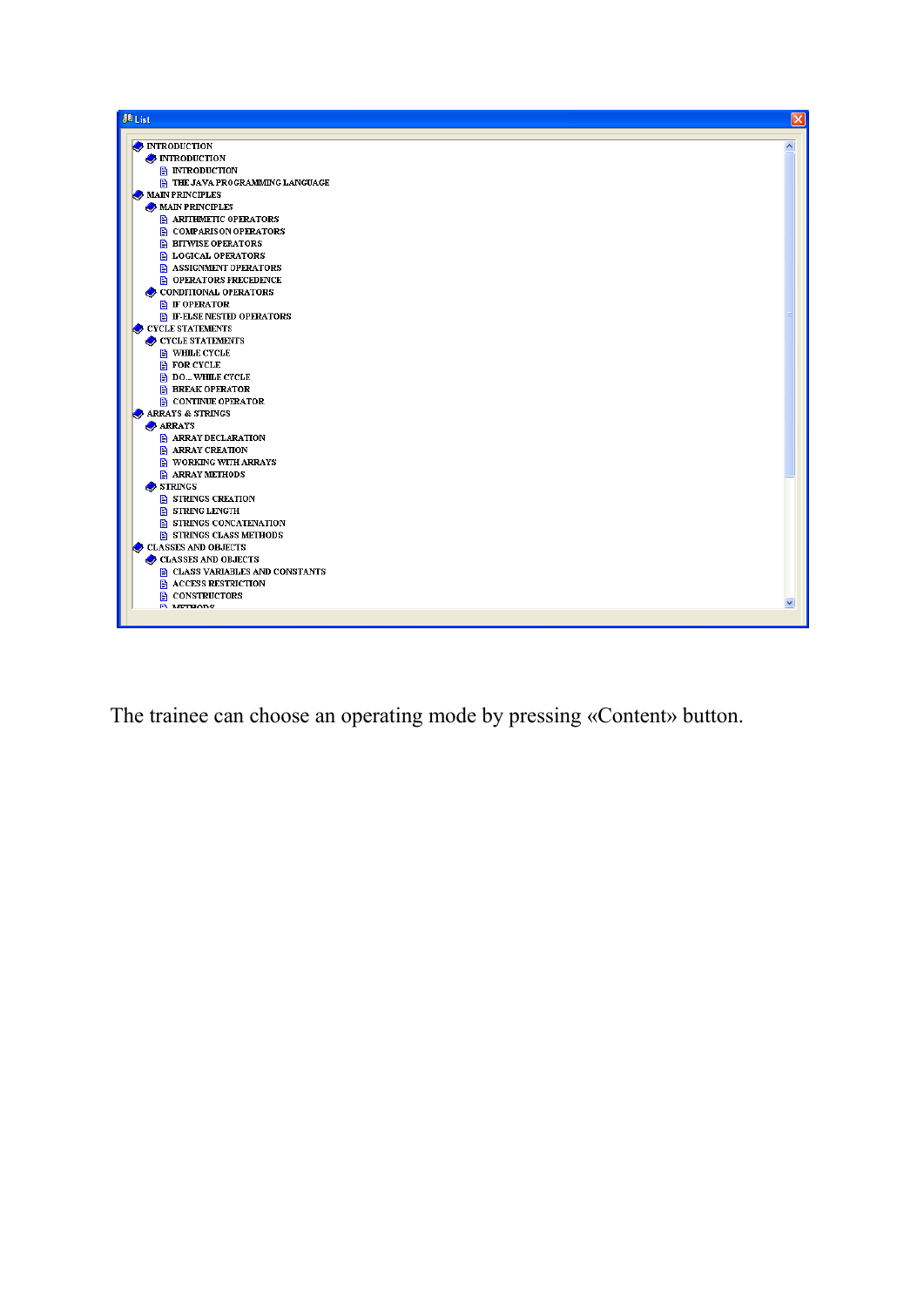

The firstis view mode.The training program provides only review of training material. There is no access to tasks, questions and files of multimedia in this mode.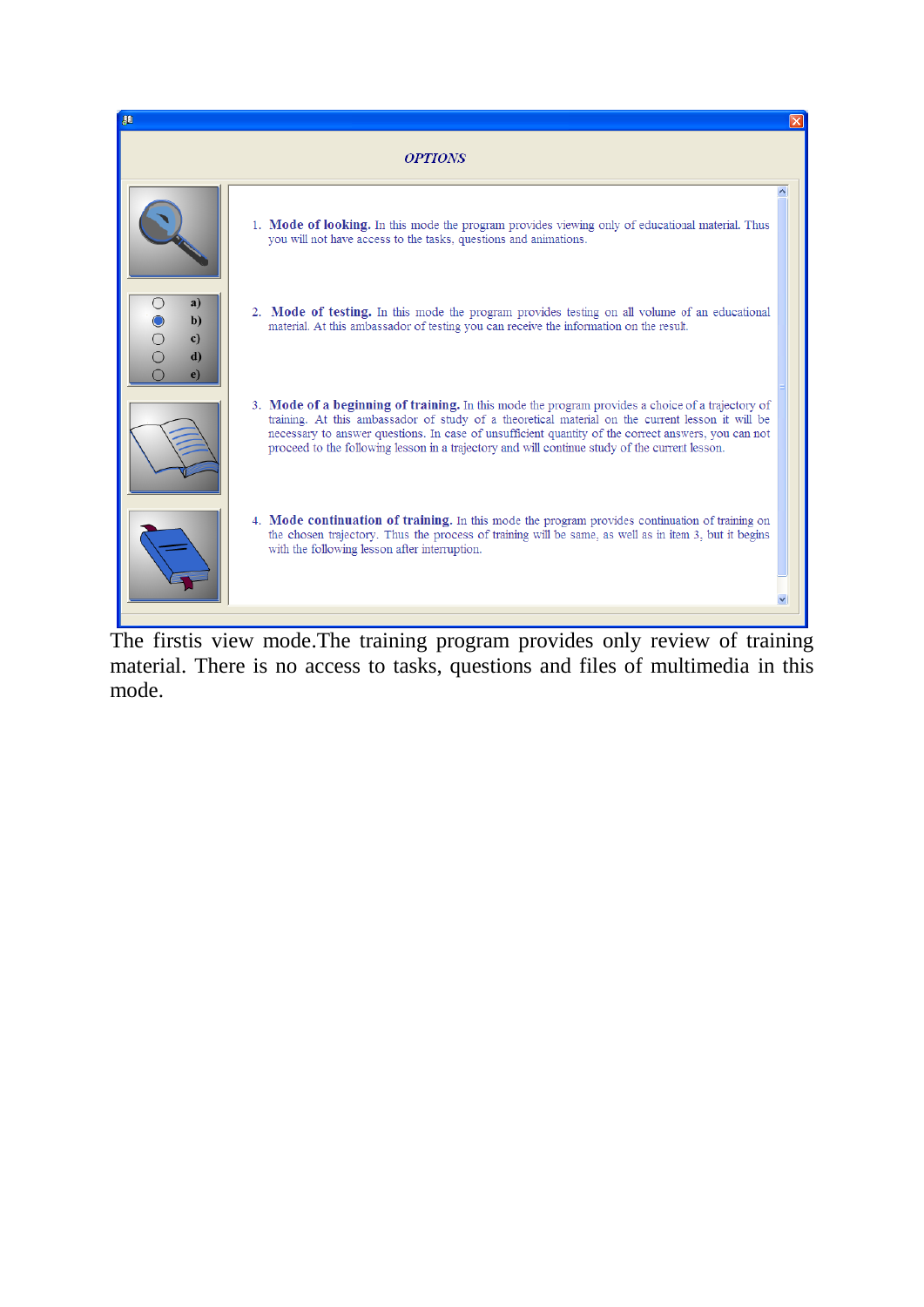

The second mode is testing. The training program provides testing of all training material in this mode. Thus after testing it is possible to obtain information of testing result.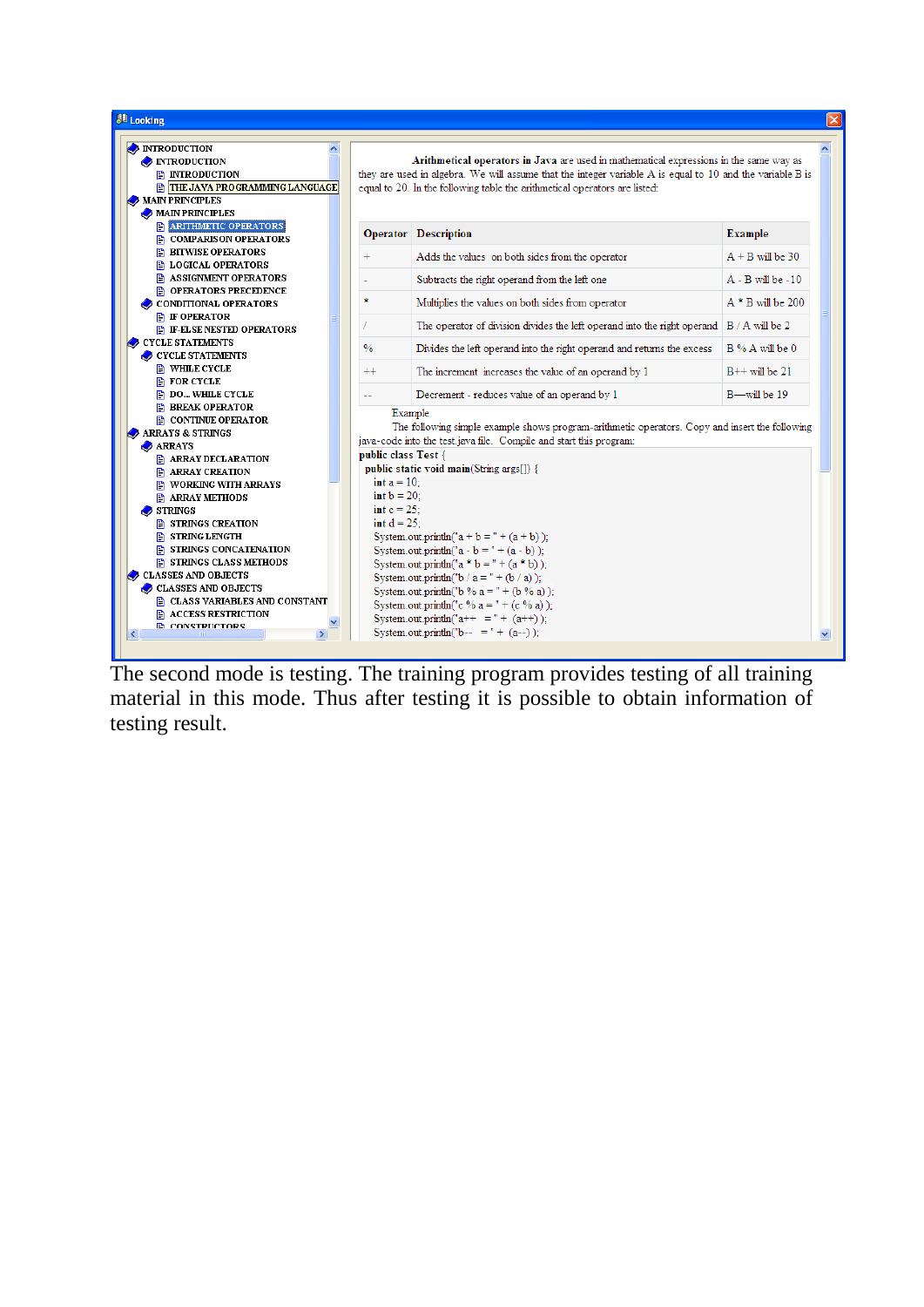

The third mode is training. At first trainee must register.

| <b>Select name:</b><br>c.        | <b>Registration</b> |  |
|----------------------------------|---------------------|--|
| <b>Enter name:</b><br>$\sqrt{2}$ | Aman                |  |
| Login:                           | 123                 |  |

In this mode the training program provides the choice of a training trajectory. Thus after studying of theoretical material it will be necessary to answer test questions of the current lesson.In case of insufficient number of the correct answers the trainee won't be able to pass on to the following lesson into trajectories and will continue studying of the current lesson.It isprovided an intermediate testing except the current testing (inpassing to the following block), midterm testing (in passing to the following module) and final test (at training completion).

The fourth mode is training continuation. In this mode the training program provides continuation of training in the selected trajectory.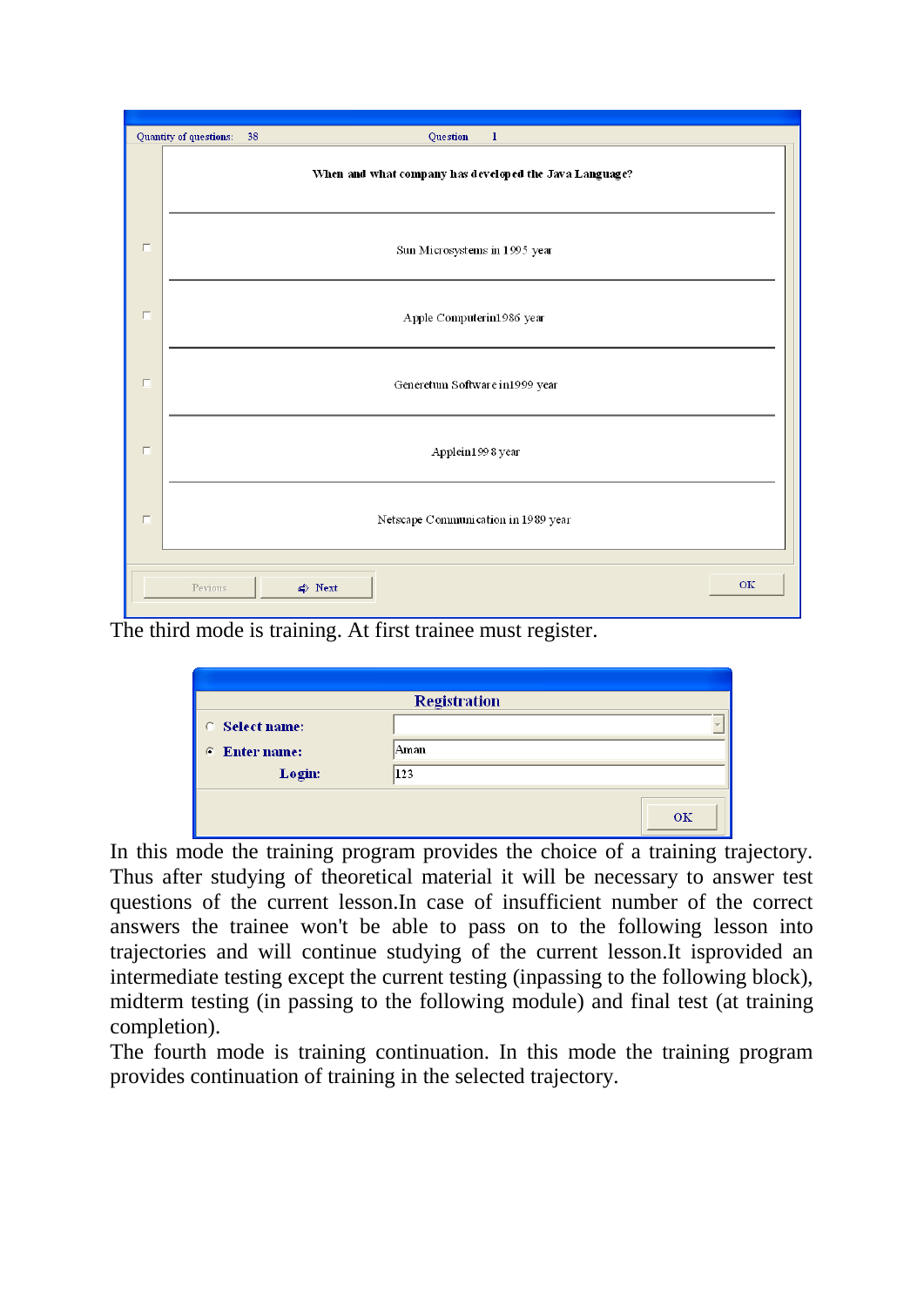

At the same time the training process begins with the following lesson after break.

The training start mode allows choosing one of the three trajectories of training: manual choice, test choice and full choice.

At the manual choice the trajectory is determined by trainee independently marking numbers of modules, blocks, lessons.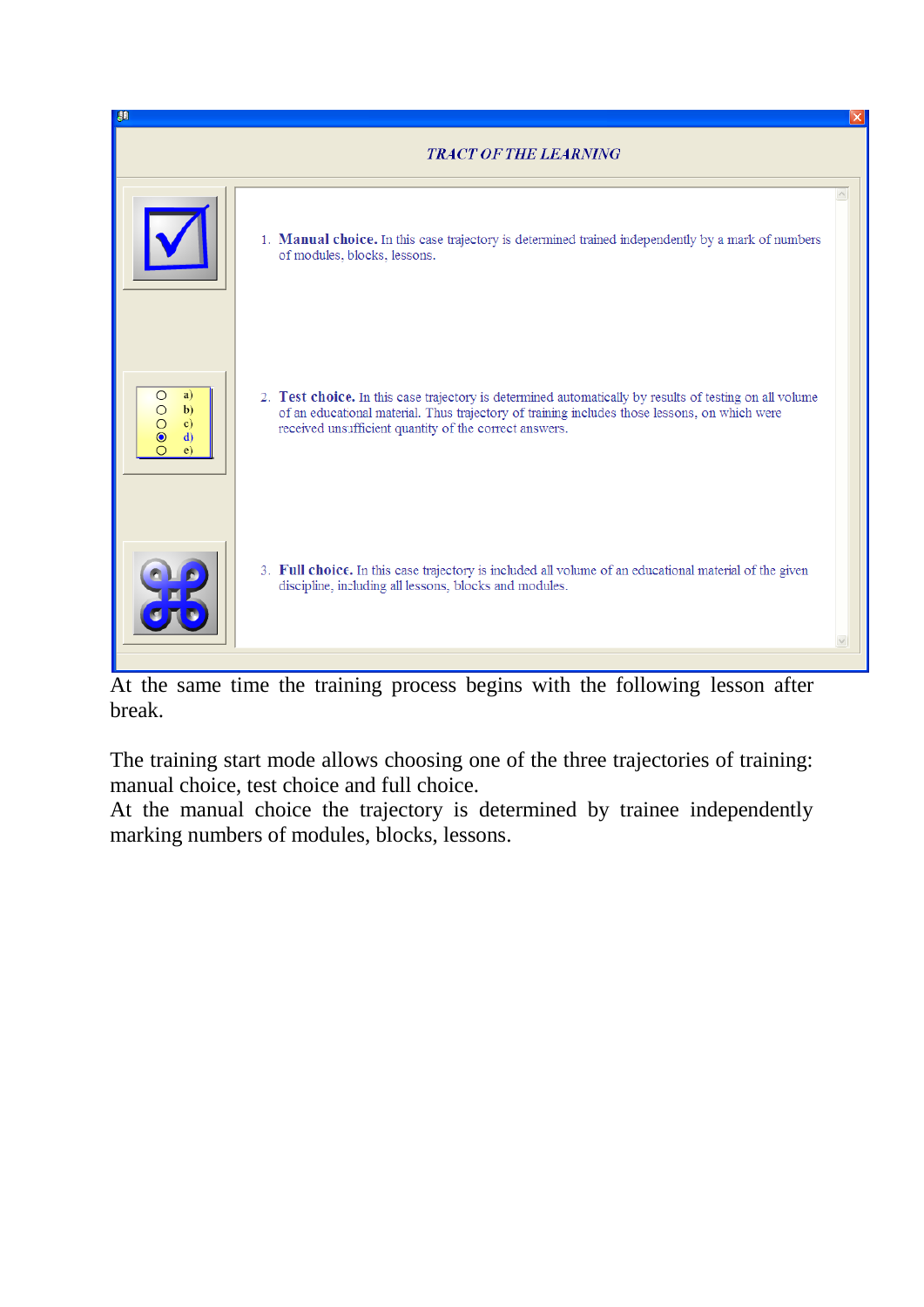| <b>UNIT</b>                                     | <b>TRACT OF THE LEARNING</b>                                   |
|-------------------------------------------------|----------------------------------------------------------------|
| <b>INTRODUCTION</b><br>⊻                        | CLASS VARIABLES AND CONSTANTS<br>$\blacktriangle$              |
| <b>BLOCK</b>                                    | ACCESS RESTRICTION                                             |
| <b>INTRODUCTION</b><br>$\overline{\phantom{a}}$ | CONSTRUCTORS                                                   |
| <b>LESSON</b>                                   | <b>METHODS</b>                                                 |
|                                                 | METHODS OVERLOADING                                            |
| $\blacktriangle$<br><b>INTRODUCTION</b>         | METHODS WITH VARIABLE NUMBER OF PARAMETERS                     |
| THE JAVA PROGRAMMING LANGUAGE                   | <b>INHERITANCE</b>                                             |
|                                                 | USAGE OF SUPER AND THIS<br>METHODS OVERRIDING AND POLYMORPHISM |
|                                                 | SUPPORT METHODS                                                |
|                                                 | POLYMORPHISM AND EXTENSIBILITY                                 |
|                                                 |                                                                |
|                                                 |                                                                |
|                                                 |                                                                |
|                                                 |                                                                |
|                                                 |                                                                |
|                                                 |                                                                |
|                                                 |                                                                |
|                                                 |                                                                |
|                                                 |                                                                |
|                                                 |                                                                |
|                                                 |                                                                |
|                                                 |                                                                |
|                                                 |                                                                |
|                                                 |                                                                |
|                                                 |                                                                |
|                                                 |                                                                |
|                                                 |                                                                |
|                                                 |                                                                |
| v                                               |                                                                |
| $\rightarrow$<br>$\left  \right $ =             | $\leq$   $\mathbb{H}$<br>×                                     |
|                                                 |                                                                |
| Select all<br>← Add                             | Delete<br>Select all<br><b>OK</b>                              |
|                                                 |                                                                |
|                                                 |                                                                |

At the test choice the trajectory is determined automatically according to the results of testing of all training material. In this case the trajectory of training contains only those lessons where there are not enough correct answers.

At the full choice the trajectory includes all training material of this discipline, including all lessons, modules and blocks. After the definition of trajectory the user passes directly to a training session.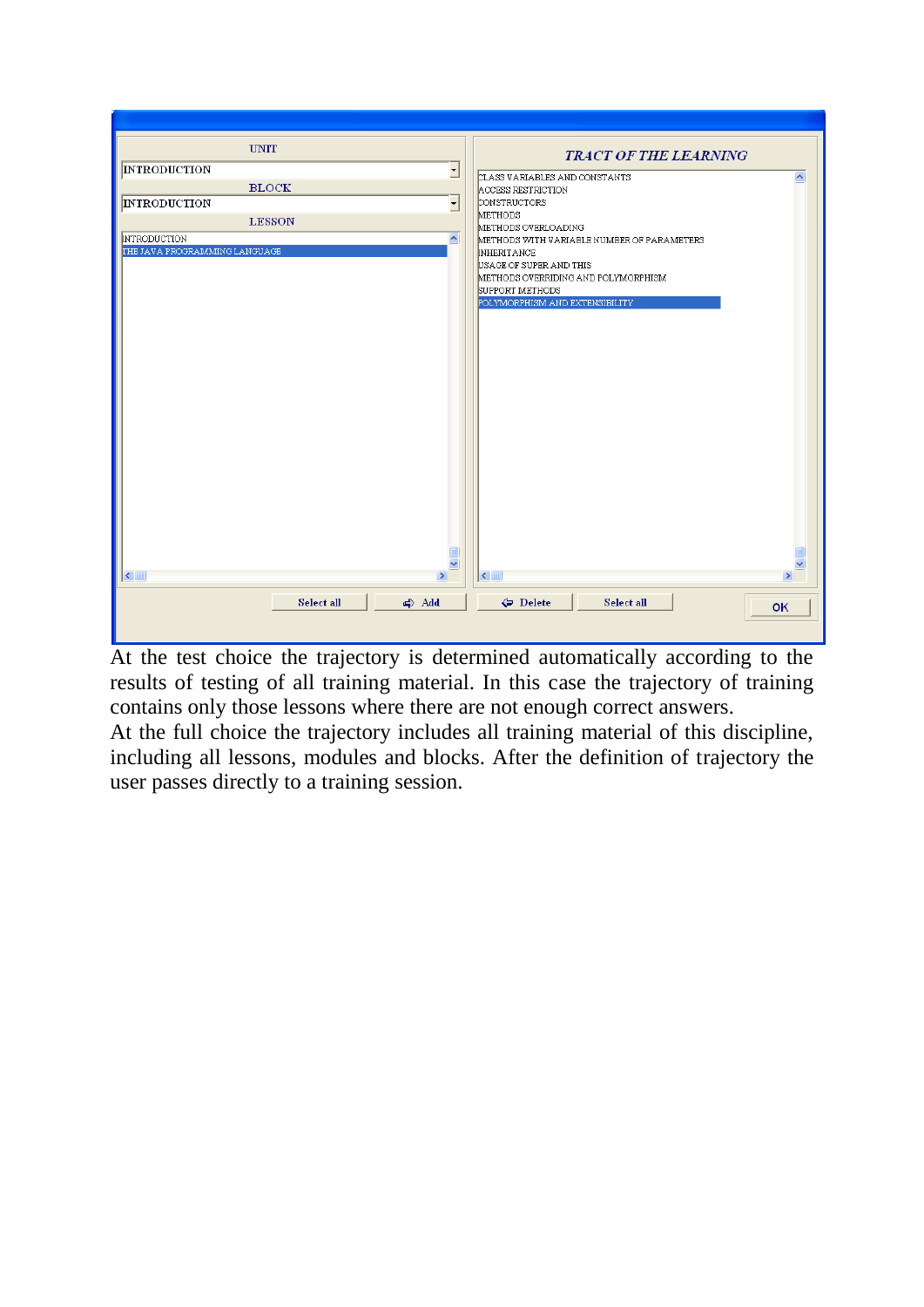| <b>UNIT</b><br><b>BLOCK</b><br><b>LESSON</b><br>$\Box$ Example                                     | CLASSES AND OBJECTS<br>CLASSES AND OBJECTS<br>CLASS VARIABLES AND CONSTANTS                                                                                                                                                                                                                                                                                                                                                                                                                                                                                                                                                                                                                                                                                                                                                                                                                                                                                                                                                                                                                                                                                                                                              |                 |                    |                     |           |
|----------------------------------------------------------------------------------------------------|--------------------------------------------------------------------------------------------------------------------------------------------------------------------------------------------------------------------------------------------------------------------------------------------------------------------------------------------------------------------------------------------------------------------------------------------------------------------------------------------------------------------------------------------------------------------------------------------------------------------------------------------------------------------------------------------------------------------------------------------------------------------------------------------------------------------------------------------------------------------------------------------------------------------------------------------------------------------------------------------------------------------------------------------------------------------------------------------------------------------------------------------------------------------------------------------------------------------------|-----------------|--------------------|---------------------|-----------|
|                                                                                                    |                                                                                                                                                                                                                                                                                                                                                                                                                                                                                                                                                                                                                                                                                                                                                                                                                                                                                                                                                                                                                                                                                                                                                                                                                          |                 |                    |                     |           |
|                                                                                                    | $\mathscr{P}$ Tasks                                                                                                                                                                                                                                                                                                                                                                                                                                                                                                                                                                                                                                                                                                                                                                                                                                                                                                                                                                                                                                                                                                                                                                                                      | <b>Question</b> | <b>脚 Reference</b> | <b>If Thesaurus</b> | $E$ Tests |
| realization<br>Class ClassName {<br>{}//logical blocks<br><b>Ilconstructors</b><br>//inner classes | The class represents a description of set of objects with general attributes, methods, relationships and semantics.<br>The classes are a basic element of abstraction of the Java language, which basic purpose, except implementing the contract assigned to it, is hiding<br>of realization. Classes always interact with each other and are united in packages. The modules are produced from packages, which interact with each<br>other only via a limited quantity of methods and classes without having any idea of the processes happening within other modules.<br>The class name in a package should be unique. Physically the package represents a catalogue which contains the program files with classes<br>The classes allow implementing the decomposition of difficult system behavior to a set of elementary interactions of the connected objects. The class<br>defines a structure and/or behavior of some element of a subject domain for which the program model is developed.<br>The definition of the primitive class has the following form:<br>// amicable data and methods<br>private// private data and methods<br>protected// protected data and methods<br>public// public data and methods |                 |                    |                     |           |
| Class variables and constants                                                                      |                                                                                                                                                                                                                                                                                                                                                                                                                                                                                                                                                                                                                                                                                                                                                                                                                                                                                                                                                                                                                                                                                                                                                                                                                          |                 |                    |                     |           |
| specifier type name;                                                                               | The classes encapsulate variables and methods - members of a class. The class variables are announced in it as follows:<br>There can be used the static variables of a class which announced once for the whole class with a static specifier and identical to all copies (objects)                                                                                                                                                                                                                                                                                                                                                                                                                                                                                                                                                                                                                                                                                                                                                                                                                                                                                                                                      |                 |                    |                     |           |
|                                                                                                    | of a class or the class sample variables being constructed for each object of a class in the Java language. The fields of a class are announced with an access<br>specifiers public, private, protected or by default without specifier. Except data which are the members of a class the local variables and parameters of<br>methods are used in class methods. Unlike the class variables encapsulated by zero elements the variables of methods are not initialized by default.<br>The variables with a final specifier are constants. The final specifier can be used for the variable announced in a method and also for method                                                                                                                                                                                                                                                                                                                                                                                                                                                                                                                                                                                    |                 |                    |                     |           |

In each lesson there is a theoretical material, task for trainee self-work such as questions, thesaurus, reference book, tests.

By pressing "Examples" button there will be a window with examples.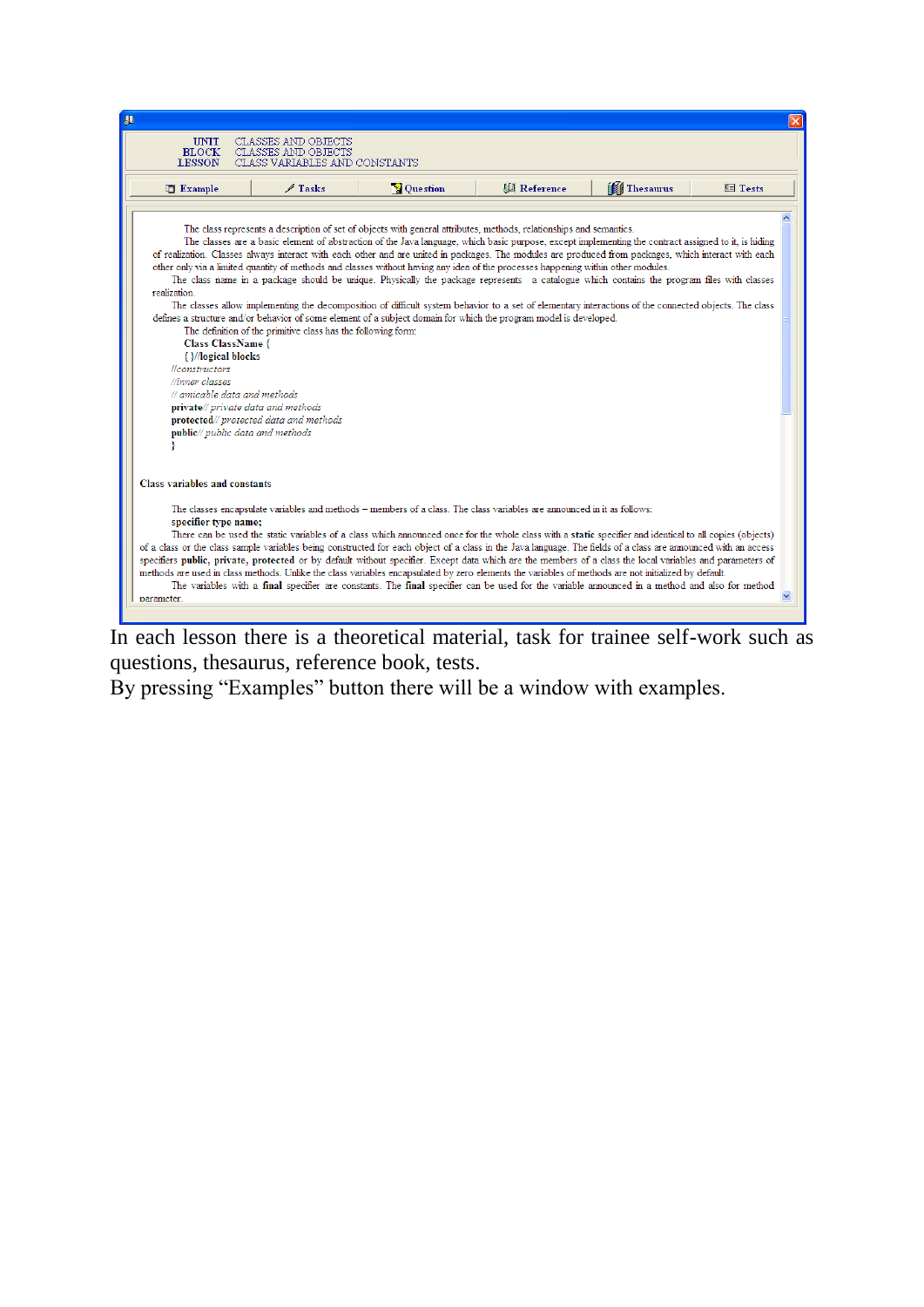

By pressing "Question" button there will be a window with questions. It is necessary to press "Reference" button to review reference information.